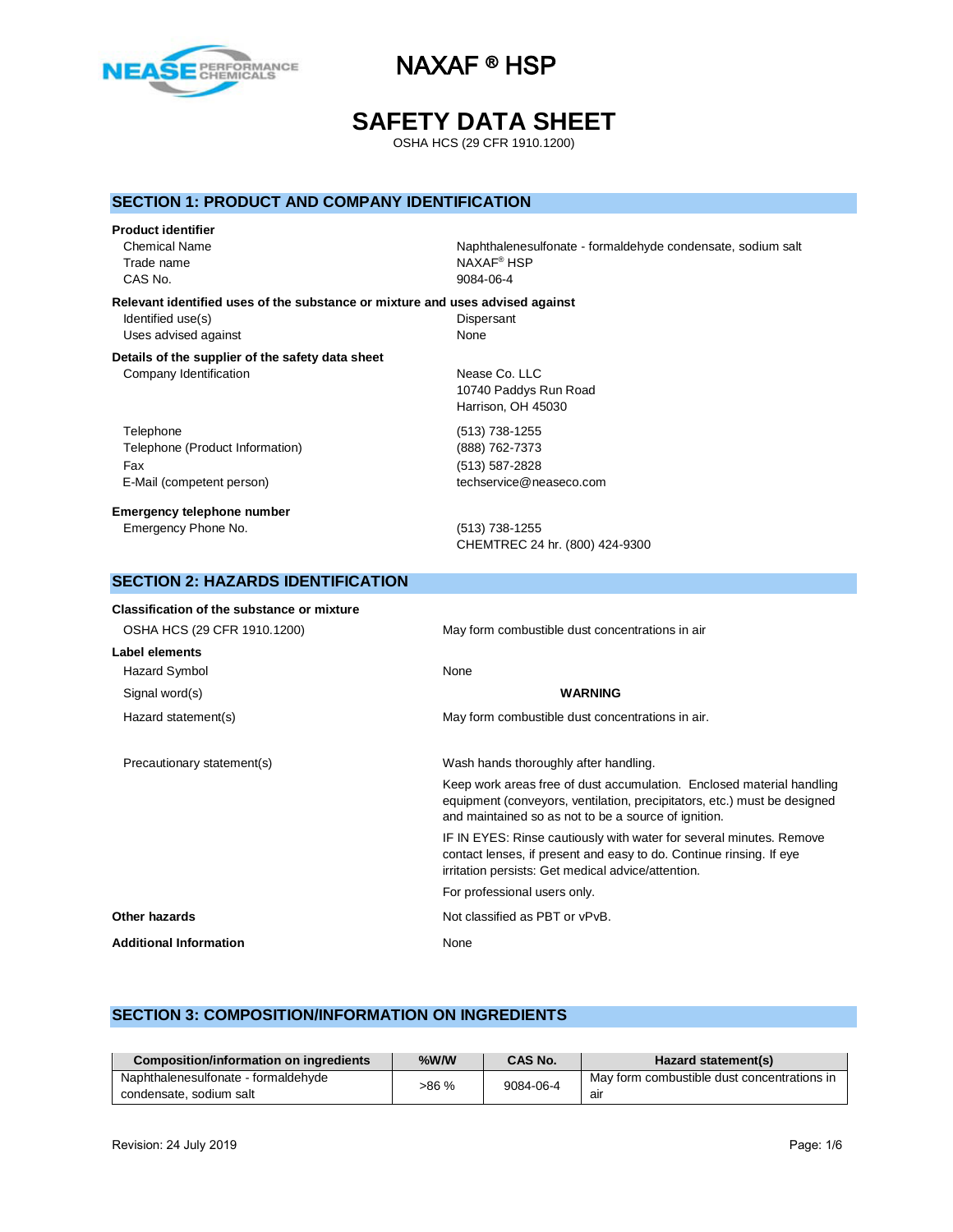

| Sodium<br>sulfate | $-10%$ | 7757-82-6 | Not classified as dangerous for supply/use. |
|-------------------|--------|-----------|---------------------------------------------|
| Water             | 5-8%   | 7732-18-5 | Not applicable                              |

**Additional Information –** Contains: Formaldehyde (CAS No. 50-00-0, <0.1%)

## **SECTION 4: FIRST AID MEASURES**



### **Description of first aid measures**

| Inhalation                                                                    | Remove to fresh air and keep at rest in a position comfortable for breathing.<br>If breathing is laboured, administer oxygen. If breathing has stopped, apply<br>artificial respiration.                           |
|-------------------------------------------------------------------------------|--------------------------------------------------------------------------------------------------------------------------------------------------------------------------------------------------------------------|
| <b>Skin Contact</b>                                                           | Wash affected skin with plenty of water. Continue to wash the affected area<br>for at least 15 minutes. If irritation (redness, rash, blistering) develops, get<br>medical attention.                              |
| Eye Contact                                                                   | Immediately flush eyes for at least 15 minutes. Hold eye open and rinse<br>slowly and gently with water. Continue rinsing. Seek medical treatment when<br>anyone has symptoms apparently due to contact with eyes. |
| Ingestion                                                                     | Drink two glasses of water. Call a physician. If swallowed, and the victim is<br>conscious and alert, induce vomiting immediately, as directed by medical<br>personnel.                                            |
| Most important symptoms and effects, both<br>acute and delayed                | May cause slight eye irritation, slight skin irritation, and respiratory irritation                                                                                                                                |
| Indication of any immediate medical attention<br>and special treatment needed | None                                                                                                                                                                                                               |

#### **SECTION 5: FIRE-FIGHTING MEASURES**

| <b>Extinguishing media</b>                    |                                                                                                          |
|-----------------------------------------------|----------------------------------------------------------------------------------------------------------|
| -Suitable Extinguishing Media                 | Extinguish with waterspray, dry chemical, sand or carbon dioxide or foam.                                |
| -Unsuitable Extinguishing Media               | None anticipated.                                                                                        |
| Special hazards arising from the substance or | May produce toxic fumes of carbon oxides, sulphur oxides, and sodium                                     |
| mixture                                       | oxides if burning.                                                                                       |
| Advice for fire-fighters                      | Fire fighters should wear complete protective clothing including self-<br>contained breathing apparatus. |

## **SECTION 6: ACCIDENTAL RELEASE MEASURES**

| Personal precautions, protective equipment              | Remove all ignition sources. Avoid breathing dust. Put on protective                                                                                                                                               |
|---------------------------------------------------------|--------------------------------------------------------------------------------------------------------------------------------------------------------------------------------------------------------------------|
| and emergency procedures                                | equipment before entering danger area.                                                                                                                                                                             |
| <b>Environmental precautions</b>                        | None anticipated.                                                                                                                                                                                                  |
| Methods and material for containment and<br>cleaning up | Sweep spilled substances into containers. Flush the contaminated area with<br>large amounts of water. Collect spillage and transfer to a container for<br>disposal. If possible prevent water running into sewers. |
| Reference to other sections                             | None                                                                                                                                                                                                               |
| <b>Additional Information</b>                           | None                                                                                                                                                                                                               |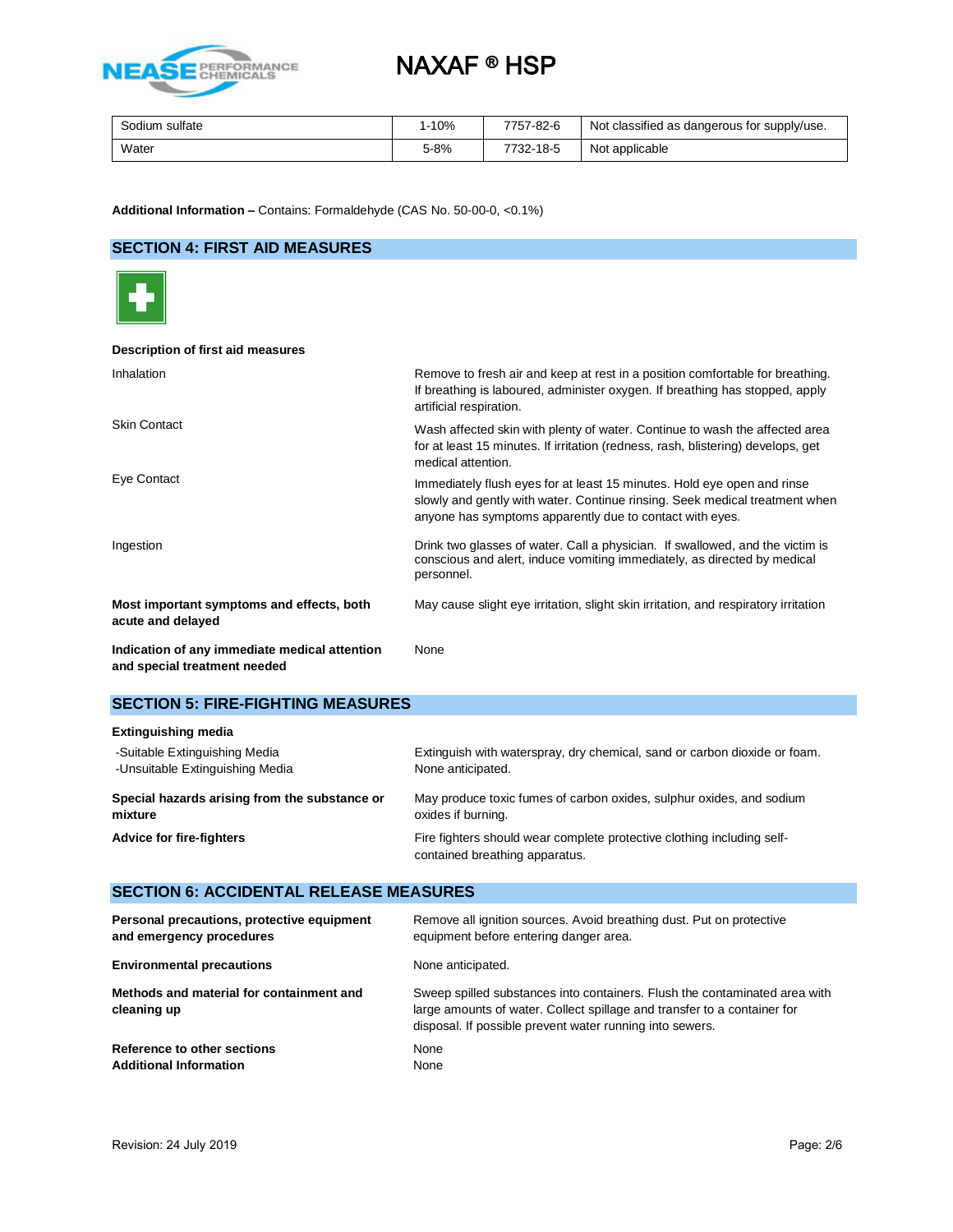

## **SECTION 7: HANDLING AND STORAGE**

| <b>Precautions for safe handling</b>                         | Keep container tightly closed. Ground/bond container and receiving<br>equipment. Do not get in eyes. |
|--------------------------------------------------------------|------------------------------------------------------------------------------------------------------|
| Conditions for safe storage, including any incompatibilities |                                                                                                      |
| -Storage Temperature                                         | Store at room temperature.                                                                           |
| -Incompatible materials                                      | Keep away from oxidising agents. Keep container tightly closed and dry.                              |
| Specific end use(s)                                          | Dispersant                                                                                           |

### **SECTION 8: EXPOSURE CONTROLS/PERSONAL PROTECTION**

#### **Control parameters**

#### **Occupational exposure limits**

|                                                           |                |            | LTEL (8 hr TWA ppm) | STEL (ppm)                                                         |                               |                                                                                                                                          |
|-----------------------------------------------------------|----------------|------------|---------------------|--------------------------------------------------------------------|-------------------------------|------------------------------------------------------------------------------------------------------------------------------------------|
| <b>SUBSTANCE.</b>                                         | <b>CAS No.</b> | PEL (OSHA) | <b>TLV (ACGIH)</b>  | PEL (OSHA)                                                         | <b>TLV (ACGIH)</b>            | Note:                                                                                                                                    |
| Formaldehyde                                              | $50 - 00 - 0$  | 0.75       |                     | 0.3                                                                |                               | -----                                                                                                                                    |
| Recommended monitoring method<br><b>Exposure controls</b> |                |            |                     | OSHA Method 1007                                                   |                               |                                                                                                                                          |
| Appropriate engineering controls                          |                |            |                     | Not normally required.                                             |                               |                                                                                                                                          |
| <b>Personal protection equipment</b>                      |                |            |                     |                                                                    |                               |                                                                                                                                          |
| Eye/face protection                                       |                |            |                     | Wear protective eyewear (goggles, face shield, or safety glasses). |                               |                                                                                                                                          |
| Skin protection (Hand protection/ Other)                  |                |            | rubber).            |                                                                    |                               | The following to be used as necessary: Gloves (Neoprene or Natural                                                                       |
| Respiratory protection                                    |                |            | handling.           |                                                                    |                               | No personal respiratory protective equipment normally required. An<br>approved dust mask should be worn if dust/mist is generated during |
| Thermal hazards                                           |                |            |                     | Use gloves with insulation for thermal protection, when needed.    |                               |                                                                                                                                          |
| <b>Environmental Exposure Controls</b>                    |                |            |                     | Prevent entry into drains.                                         |                               |                                                                                                                                          |
| <b>SECTION 9: PHYSICAL AND CHEMICAL PROPERTIES</b>        |                |            |                     |                                                                    |                               |                                                                                                                                          |
| Information on basic physical and chemical properties     |                |            |                     |                                                                    |                               |                                                                                                                                          |
| Appearance                                                |                |            |                     | Powder                                                             |                               |                                                                                                                                          |
| Color.                                                    |                |            |                     | Tan                                                                |                               |                                                                                                                                          |
| Odor                                                      |                |            |                     | Slight Hydrocarbon<br>Not available                                |                               |                                                                                                                                          |
| Odor Threshold (ppm)                                      |                |            |                     |                                                                    |                               |                                                                                                                                          |
| pH (Value)                                                |                |            |                     |                                                                    | 9-10.5 (10% aqueous solution) |                                                                                                                                          |
| Melting Point (°C) / Freezing Point (°C)                  |                |            |                     | Not available                                                      |                               |                                                                                                                                          |

Boiling point/boiling range (°C): Not available Flash Point (°C) Not available Not available Not available Evaporation Rate Not available Not available Not available Flammability (solid, gas) Not available Solid, and Solid and Solid and Solid and Solid and Solid and Solid and Solid and Solid and Solid and Solid and Solid and Solid and Solid and Solid and Solid and Solid and Solid and S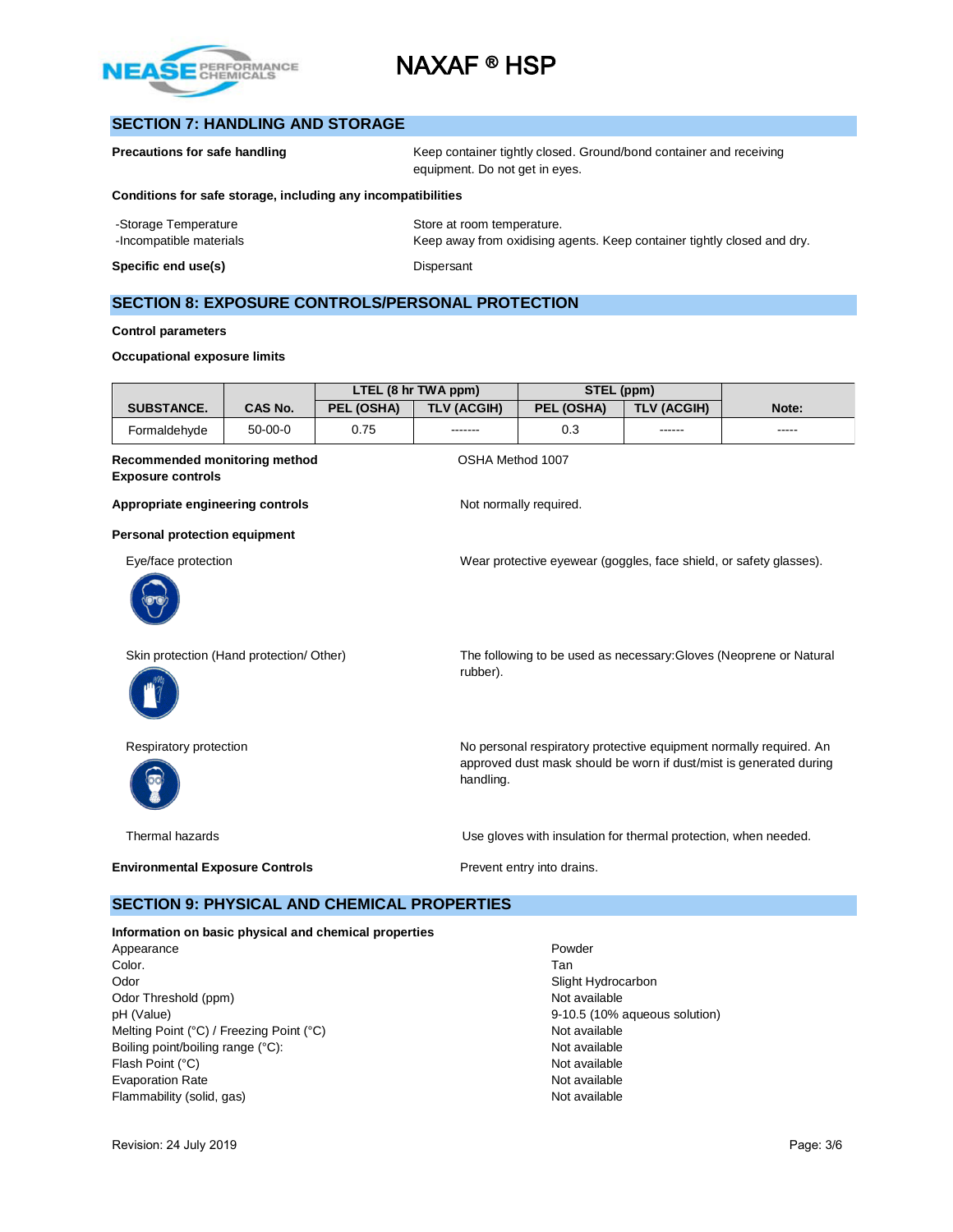

Explosive Limit Ranges Not available Not available Not available Vapour pressure (Pascal) Not available Not available Not available Not available Vapour Density (Air=1) Not available Density (g/ml) 0.4-0.7 (Bulk Density) Solubility (Water) Soluble Soluble Solubility (Other) Not available Partition Coefficient (n-Octanol/water) Mot available Not available Auto Ignition Point (°C) and the contract of the contract of the contract of the contract of the contract of the contract of the contract of the contract of the contract of the contract of the contract of the contract of t Decomposition Temperature (°C) Not available Not available Kinematic Viscosity **Not available** Not available Not available Explosive properties Not explosive. The set of the set of the set of the set of the set of the set of the set of the set of the set of the set of the set of the set of the set of the set of the set of the set of the set of Oxidizing properties Not oxidizing.

**Other information Other information Not available** 

## **SECTION 10: STABILITY AND REACTIVITY**

| Reactivity                                | Stable under normal conditions.                  |
|-------------------------------------------|--------------------------------------------------|
| <b>Chemical stability</b>                 | Stable.                                          |
| Possibility of hazardous reactions        | None anticipated.                                |
| <b>Conditions to avoid</b>                | Incompatible materials.                          |
| Incompatible materials                    | Reacts with oxidizers.                           |
| <b>Hazardous Decomposition Product(s)</b> | Carbon monoxide, Carbon dioxide, Sulphur oxides, |

#### **SECTION 11: TOXICOLOGICAL INFORMATION**

**Exposure routes:** Inhalation, Skin Contact**,** Eye Contact

**Substances in preparations / mixtures**

Naphthalenesulfonate - formaldehyde condensate, sodium salt (CAS No. 9084-06-4; based on similar product)

| <b>NTP</b>                    | <b>IARC</b> | <b>ACGIH</b>                         | <b>OSHA</b>                   | <b>NIOSH</b> |  |
|-------------------------------|-------------|--------------------------------------|-------------------------------|--------------|--|
| Carcinogenicity               |             | No information available             |                               |              |  |
| <b>Repeated dose toxicity</b> |             | No information available             |                               |              |  |
| <b>Sensitization</b>          |             | No information available             |                               |              |  |
| <b>Irritation/Corrosivity</b> |             |                                      | Causes slight eye irritation. |              |  |
|                               |             | Dermal: $LD50 > 2000$ mg/kg-bw (rat) |                               |              |  |
| <b>Acute toxicity</b>         |             | Oral: LD50 $>$ 2000 mg/kg-bw (rat)   |                               |              |  |
|                               |             |                                      |                               |              |  |

No. No. No. No. No.

**Toxicity for reproduction** 

**Mutagenicity**<br> **Mutagenicity**<br> **Toxicity for reproduction**<br> **No** information available

### **SECTION 12: ECOLOGICAL INFORMATION**

Toxicity - Substances in preparations / mixtures

Naphthalenesulfonate - formaldehyde condensate, sodium salt (CAS No. 9084-06-4)

| Short term<br>Long Term                   | No information available<br>No information available   |
|-------------------------------------------|--------------------------------------------------------|
| Persistence and degradability             | Readily biodegradable.                                 |
| <b>Bioaccumulative potential</b>          | The product has low potential for bioaccumulation.     |
| Mobility in soil                          | The product is predicted to have low mobility in soil. |
| <b>Results of PBT and vPvB assessment</b> | Not classified as PBT or vPvB.                         |
| Other adverse effects                     | None known.                                            |
|                                           |                                                        |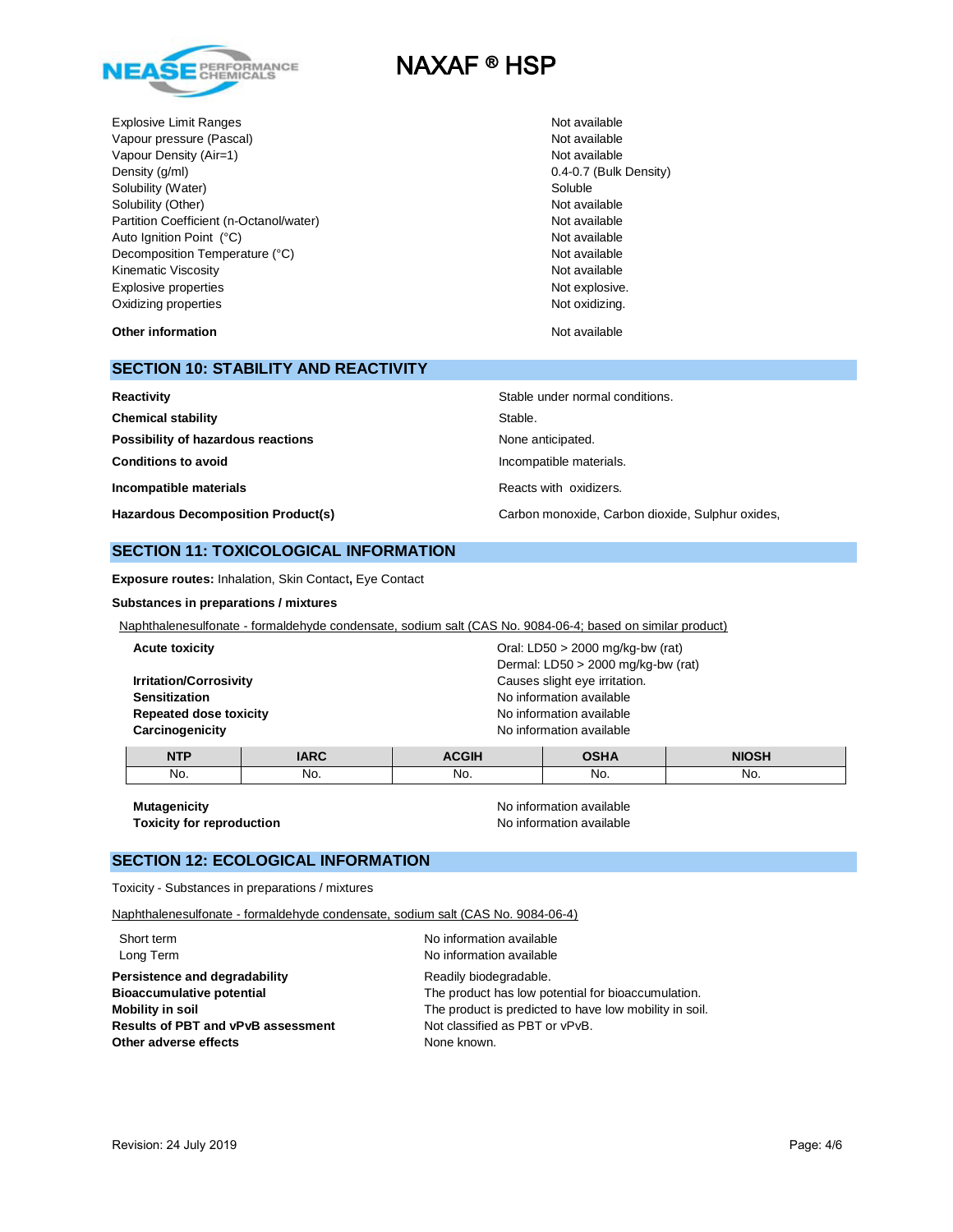

## **SECTION 13: DISPOSAL CONSIDERATIONS**

| Waste treatment methods       | Disposal should be in accordance with local, state or national legislation.<br>Consult an accredited waste disposal contractor or the local authority for<br>advice. |
|-------------------------------|----------------------------------------------------------------------------------------------------------------------------------------------------------------------|
| <b>Additional Information</b> | None known.                                                                                                                                                          |

## **SECTION 14: TRANSPORT INFORMATION**

**Land transport (U.S. DOT)**

**Sea transport (IMDG)**

**Air transport (ICAO/IATA)**

**UN number Proper Shipping Name Transport hazard class(es) Packing group Hazard label(s) Environmental hazards Special precautions for user**

**Not classified as dangerous for transport**

**Transport in bulk according to Annex II of MARPOL73/78 and the IBC Code:** 

## **SECTION 15: REGULATORY INFORMATION**

**Safety, health and environmental regulations/legislation specific for the substance or mixture:**

**TSCA (Toxic Substance Control Act) -** Inventory Status**: On active TSCA list Canada Domestic Substance List (DSL)** - Listed

**Designated Hazardous Substances and Reportable Quantities (40 CFR 302.4)**:

|                                                         | <b>Chemical Name</b>                |         | <b>CAS No.</b>                | Typical %wt.        | <b>RQ (Pounds)</b>  |
|---------------------------------------------------------|-------------------------------------|---------|-------------------------------|---------------------|---------------------|
|                                                         | None                                |         | $- - - -$                     | ----                | ----                |
|                                                         | SARA 311/312 - Hazard Categories:   |         |                               |                     |                     |
| l Fire                                                  | $\Box$ Reactivity<br>Sudden Release |         | $\boxtimes$ Immediate (acute) |                     | □ Chronic (delayed) |
| SARA 313 - Toxic Chemicals (40 CFR 372):                |                                     |         |                               |                     |                     |
|                                                         | <b>Chemical Name</b>                | CAS No. |                               | <b>Typical %wt.</b> |                     |
| None                                                    |                                     |         | -----                         |                     |                     |
| SARA 302 - Extremely Hazardous Substances (40 CFR 355): |                                     |         |                               |                     |                     |
| <b>Chemical Name</b>                                    |                                     |         | CAS No.                       |                     | <b>Typical %wt.</b> |
|                                                         | None                                |         |                               | ------              | ----                |

### **SECTION 16: OTHER INFORMATION**

**The following sections contain revisions or new statements:** 15

**Date of preparation:** July 22, 2019

**Additional Information:**



**System)**